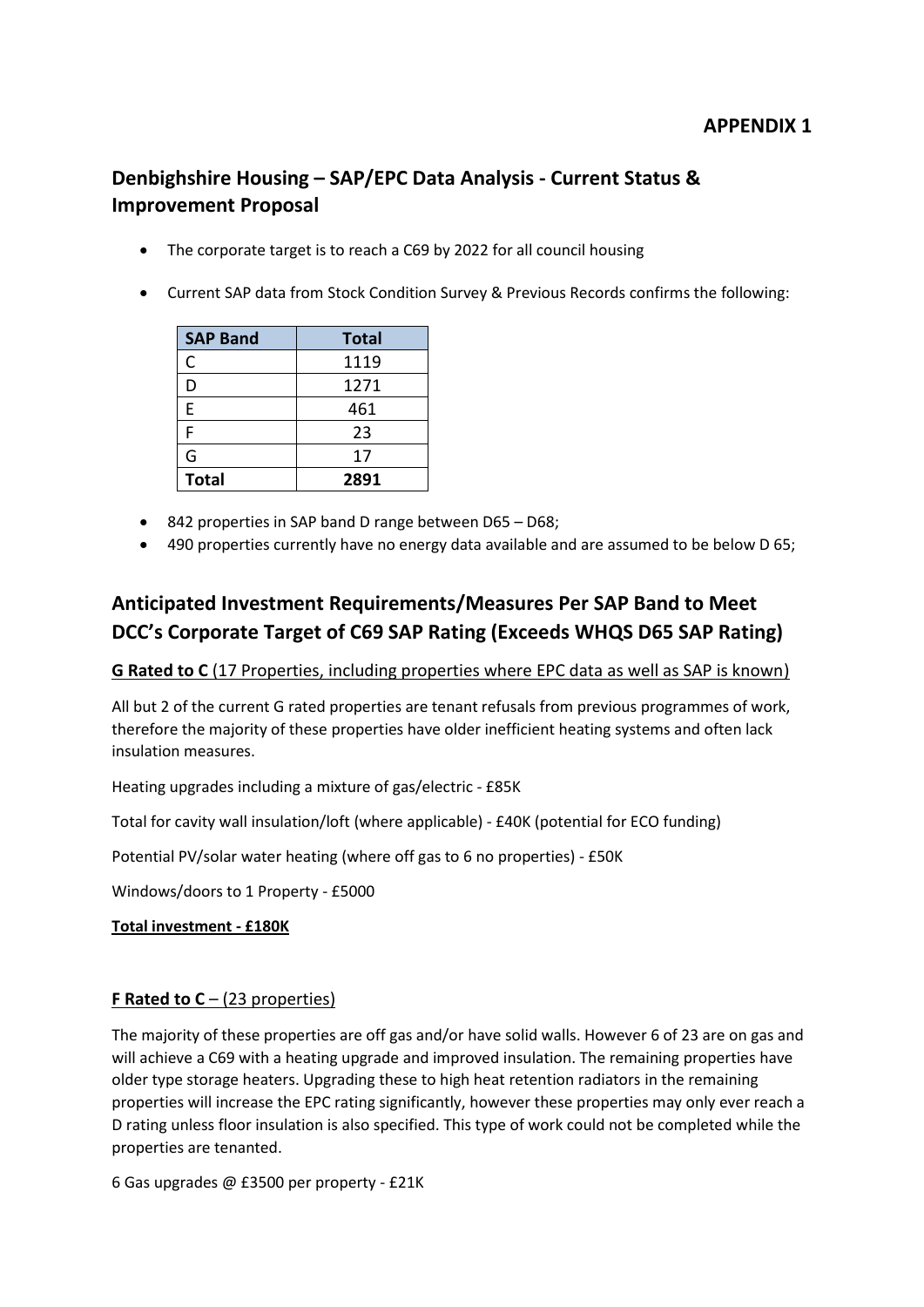17 High Heat Retention upgrades @ £5000 per property -£85k

17 External wall insulation upgrades @ £10,000 per property - £170K

#### **Total Investment - £276K**

## **E Rated to C –** (461 properties)

This group of properties presents a number of challenges as no one single measure or upgrade will increase the EPC to a C. There are however 112 properties within this group of properties which are on gas but which appear to lack insulation. A thorough desktop analysis of these properties will need to be completed to identify which properties can be insulated via traditional means. As these properties are currently a band E, the council may be able to successfully acquire ECO funding to upgrade these properties, therefore costs could be minimal.

Improving the energy efficiency of the remaining 349 properties within this group will require more thought and significantly more investment, however the main improvements here will be upgrading the existing heating, installing External Wall Insulation (EWI) and installing solar PV where applicable.

#### Estimated Budget Requirement:

Solar PV offers the greatest gain (once the other measures have been installed). The cost to install solar will be in the region of £5000 for a 2.5KW system per property. However it should be noted that some properties may not be suitable for PV due to the orientation of the property.

#### **Indicative cost - £520K**

#### High Heat Retention Heating upgrade

The majority of these properties have older Economy 7 heating systems or have existing solid fuel fires, upgrading these to Quantum type radiators (HHR) will increase the SAP rating considerably in this band of property. Consideration will also need to be made to the existing hot water tanks as these may well require upgrading to become compatible and to achieve the highest SAP score. Although HHR radiators are recognised in SAP

#### **Indicative cost - £625K**

EWI – The majority of our solid wall housing stock sit in this SAP bracket, therefore installing EWI will significantly raise the SAP rating of these properties, the cost however is considerable.

Indicative cost - 100 properties@ £10k- £1M (based on an average cost for a 3 sided house)

#### **Total Investment - £2.1M**

## **D Rated to C** (1271 properties, combing SAP/EPC data)

A large proportion of the housing stock fall into this category, as previously reported, a programme of minor measures to circa 40% of these properties will be required to increase their SAP rating to a C69, Including CWI/loft and energy efficient lighting. Some may only require resurveying to capture a revised score post improvement. Indicative costs associated with this work are as follows:

Energy efficient lighting @ £40 per property - £22K

Loft tops up (150mm to 270mm) @ £350 per property -£175K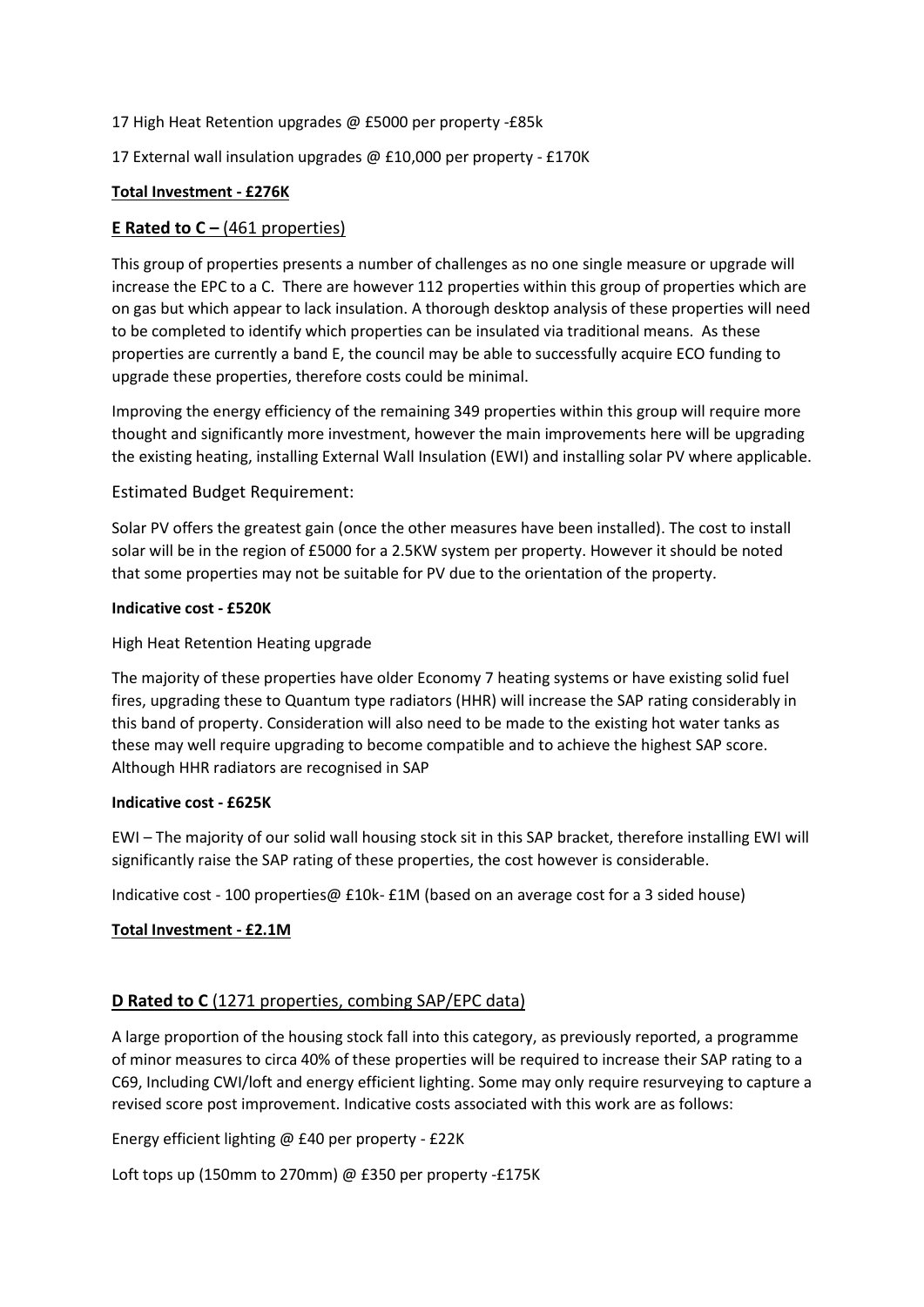Additional Insulated 80mm hot water jackets @ £12 per property - £7K

#### **Total Investment - £204K (minor measures)**

This still leaves 700 properties with a SAP score ranging between 55 – 65.

Significant investment will be required to upgrade these to a C69 as minor measures will not provide enough of an increase in SAP. Reviewing the properties that fall into this category also confirm that the existing heating systems are either Economy 7 or solid fuel systems.

Similarly to band E, the biggest improvement will be gained by introducing improved heating systems and in some cases the introduction of solar PV/water heating:

High Heat Retention – 700 @ £5k per property - £3.5M

Solar PV to 300 properties\* @ £5K per property (allowing for 50%) - £1.5M

*\* additional SAP points will be gained by introducing PV where installing HHR's alone will not suffice, i.e. where there are 3 external walls, unheated floors etc. An alternative model could be applied by installing external wall insulation instead, however investment would be greater.*

#### **Total Investment - £5M (major measures)**

## **Summary & Funding Considerations**

Based on the above findings, the total investment required to raise the council housing stock by 2022 will be circa **£7.6M.** The majority of this investment is made up of complete heating system upgrades, fabric upgrades, inc EWI and the introduction of renewable technology. It should be noted that unfortunately some of the housing stock will not meet the target C69 irrespective of investment, due to their build, location and available utility services.

This estimate also doesn't allow for the proportion of the housing stock which currently has no energy data, therefore an additional allowance should be made for these properties. The cost to survey these properties will be approximately £23,625 (£45 per property) of which 40% are likely to achieve a C69 already due to known historical improvements. Therefore a further 208 properties could be recorded as being C rated already without the need for further works.

External funding to complete energy improvement works is very limited, previously the council could obtain funding from ECO (Energy Contribution Obligation) from the UK's main energy suppliers, irrespective of the EPC rating of a property. The rules have now changed and ECO 3 can only be claimed for social housing properties which full into bands E, F or G. Even where a property is eligible for ECO, the measures may be limited and subject to certain criteria being met. Currently we are working with EON to ascertain whether Denbighshire can obtain any funding for our properties which have an E, F or G EPC rating. Other grant funding avenues will continue to be explored.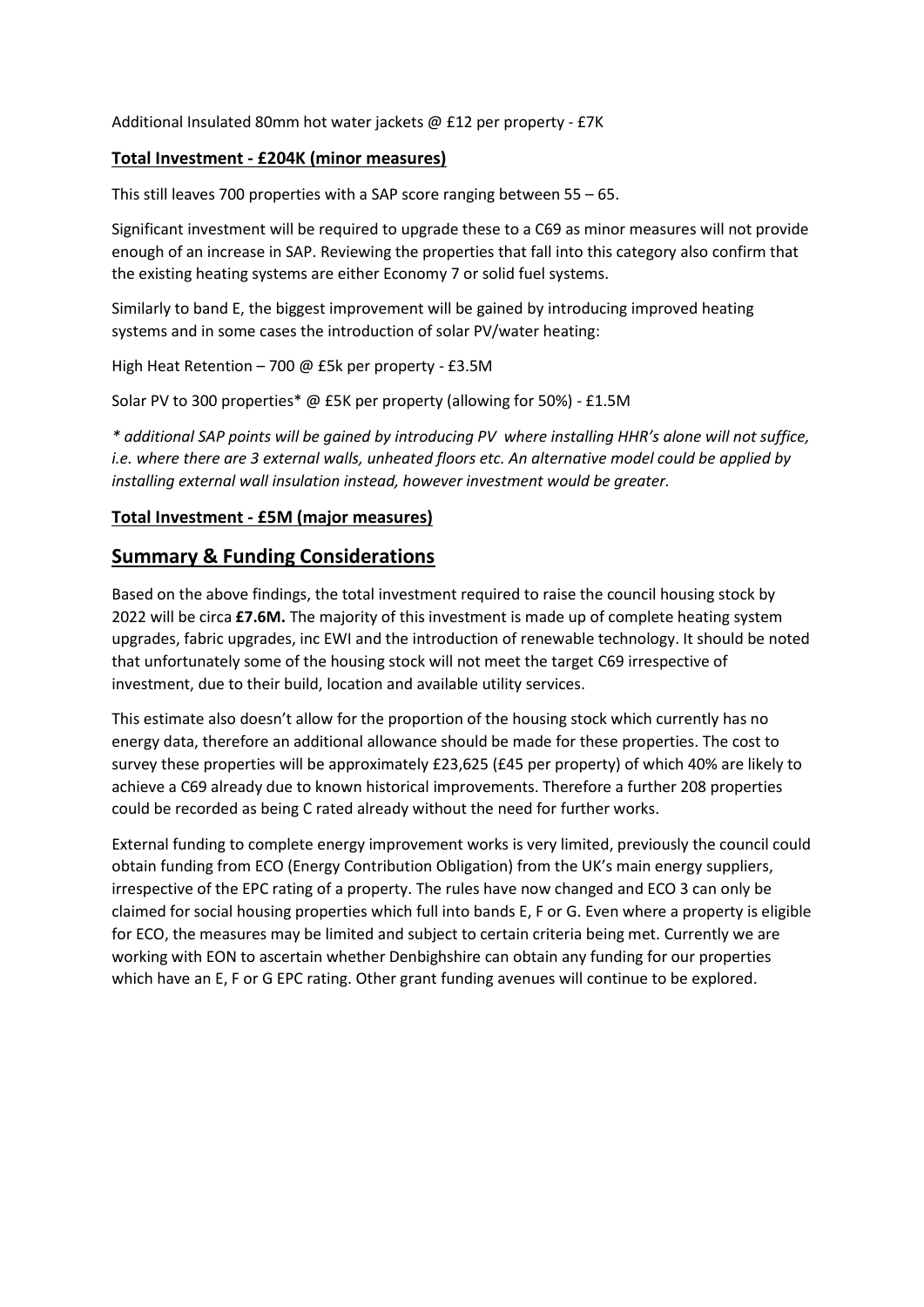# **Denbighshire Housing Property Services Energy Programme 2019 – 2021**

| <b>Project Workstream:</b> | <b>EPC Rating G</b> |
|----------------------------|---------------------|
| <b>Spend Profile:</b>      | 2019/20 - £80k      |

| Heating Upgrades - May 19 - Feb 20 |               |  |  |  |                                                                                                  |  |  |  |  |  |          |
|------------------------------------|---------------|--|--|--|--------------------------------------------------------------------------------------------------|--|--|--|--|--|----------|
| <b>Month</b>                       | <b>Apr-19</b> |  |  |  | May-19   Jun-19   Jul-19   Aug-19   Sep-19   Oct-19   Nov-19   Dec-19   Jan-20   Feb-20   Mar-20 |  |  |  |  |  | $APr-20$ |
| Survey                             |               |  |  |  |                                                                                                  |  |  |  |  |  |          |
| <b>Specification &amp; Tender</b>  |               |  |  |  |                                                                                                  |  |  |  |  |  |          |
| Mobilisation                       |               |  |  |  |                                                                                                  |  |  |  |  |  |          |
| Works on site                      |               |  |  |  |                                                                                                  |  |  |  |  |  |          |

| Roof/Cavity Wall insulation- Jun 19 - Nov 19 |        |  |  |  |                                                                                                           |  |  |  |  |  |  |
|----------------------------------------------|--------|--|--|--|-----------------------------------------------------------------------------------------------------------|--|--|--|--|--|--|
| <b>Month</b>                                 | Apr-19 |  |  |  | May-19   Jun-19   Jul-19   Aug-19   Sep-19   Oct-19   Nov-19   Dec-19   Jan-20   Feb-20   Mar-20   Apr-20 |  |  |  |  |  |  |
| Survey                                       |        |  |  |  |                                                                                                           |  |  |  |  |  |  |
| Tender                                       |        |  |  |  |                                                                                                           |  |  |  |  |  |  |
| Works on site                                |        |  |  |  |                                                                                                           |  |  |  |  |  |  |

| PV/Solar - Jun 19 - Mar 20 |        |  |  |  |  |  |  |                                                                                                           |  |  |  |
|----------------------------|--------|--|--|--|--|--|--|-----------------------------------------------------------------------------------------------------------|--|--|--|
| <b>Month</b>               | Apr-19 |  |  |  |  |  |  | May-19   Jun-19   Jul-19   Aug-19   Sep-19   Oct-19   Nov-19   Dec-19   Jan-20   Feb-20   Mar-20   Apr-20 |  |  |  |
| Survey & Analysis          |        |  |  |  |  |  |  |                                                                                                           |  |  |  |
| Specification              |        |  |  |  |  |  |  |                                                                                                           |  |  |  |
| Tender                     |        |  |  |  |  |  |  |                                                                                                           |  |  |  |
| Mobilisation               |        |  |  |  |  |  |  |                                                                                                           |  |  |  |
| Works on site              |        |  |  |  |  |  |  |                                                                                                           |  |  |  |

| Windows/Door Replacement - Apr-19 to Jul-19 |               |  |  |  |  |  |  |                                                                                                           |  |  |  |
|---------------------------------------------|---------------|--|--|--|--|--|--|-----------------------------------------------------------------------------------------------------------|--|--|--|
| <b>Month</b>                                | <b>Apr-19</b> |  |  |  |  |  |  | May-19   Jun-19   Jul-19   Aug-19   Sep-19   Oct-19   Nov-19   Dec-19   Jan-20   Feb-20   Mar-20   Apr-20 |  |  |  |
| Survey                                      |               |  |  |  |  |  |  |                                                                                                           |  |  |  |
| Specification & Tender                      |               |  |  |  |  |  |  |                                                                                                           |  |  |  |
| Works on Site                               |               |  |  |  |  |  |  |                                                                                                           |  |  |  |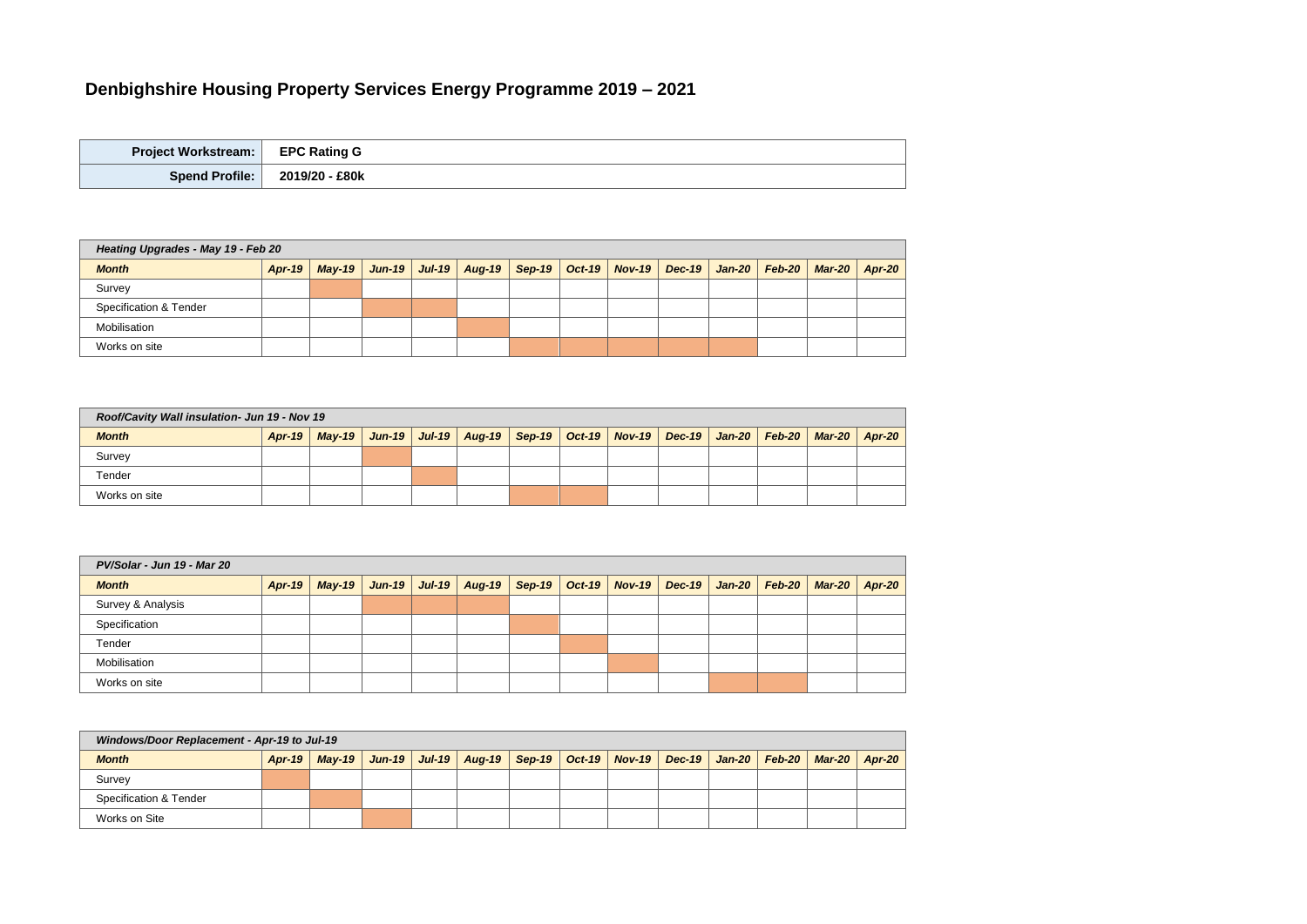# Denbighshire Housing Property Services Energy Programme 2019 - 2021

| <b>Project Workstream:</b> | <b>EPC Rating</b>                    |
|----------------------------|--------------------------------------|
| <b>Spend Profile:</b>      | £200k<br>2020/21<br>£70k;<br>2019/20 |

| Heating Upgrades - Aug 19 - May 20 |            |            |            |                   |            |                   |            |            |            |              |            |               |            |            |            |                   |            |
|------------------------------------|------------|------------|------------|-------------------|------------|-------------------|------------|------------|------------|--------------|------------|---------------|------------|------------|------------|-------------------|------------|
| <b>Month</b>                       | Aug-<br>19 | Sep-<br>19 | Oct-<br>19 | <b>Nov-</b><br>19 | Dec-<br>19 | Jan-<br><b>20</b> | Feb-<br>20 | Mar-<br>20 | Apr-<br>20 | $May-$<br>20 | Jun-<br>20 | $J$ ul-<br>20 | Aug-<br>20 | Sep-<br>20 | Oct-<br>20 | <b>Nov-</b><br>20 | Dec-<br>20 |
| Survey                             |            |            |            |                   |            |                   |            |            |            |              |            |               |            |            |            |                   |            |
| Specification & Tender             |            |            |            |                   |            |                   |            |            |            |              |            |               |            |            |            |                   |            |
| Mobilisation                       |            |            |            |                   |            |                   |            |            |            |              |            |               |            |            |            |                   |            |
| Works on site                      |            |            |            |                   |            |                   |            |            |            |              |            |               |            |            |            |                   |            |

| High Heat Retention System - Nov 19 - June 20 |            |            |            |            |            |                   |            |            |            |            |            |            |            |            |            |            |                  |
|-----------------------------------------------|------------|------------|------------|------------|------------|-------------------|------------|------------|------------|------------|------------|------------|------------|------------|------------|------------|------------------|
| <b>Month</b>                                  | Aug-<br>19 | Sep-<br>19 | Oct-<br>19 | Nov-<br>19 | Dec-<br>19 | Jan-<br><b>20</b> | Feb-<br>20 | Mar-<br>20 | Apr-<br>20 | May-<br>20 | Jun-<br>20 | Jul-<br>20 | Aug-<br>20 | Sep-<br>20 | Oct-<br>20 | Nov-<br>20 | <b>Dec</b><br>20 |
| Survey                                        |            |            |            |            |            |                   |            |            |            |            |            |            |            |            |            |            |                  |
| Specification & Tender                        |            |            |            |            |            |                   |            |            |            |            |            |            |            |            |            |            |                  |
| Mobilisation                                  |            |            |            |            |            |                   |            |            |            |            |            |            |            |            |            |            |                  |
| Works on site                                 |            |            |            |            |            |                   |            |            |            |            |            |            |            |            |            |            |                  |

| <b>External Wall Insulation - Nov 19 - Jan 21</b> |            |            |            |            |            |            |            |            |            |            |            |            |            |            |            |            |                  |
|---------------------------------------------------|------------|------------|------------|------------|------------|------------|------------|------------|------------|------------|------------|------------|------------|------------|------------|------------|------------------|
| <b>Month</b>                                      | Aug-<br>19 | Sep-<br>19 | Oct-<br>19 | Nov-<br>19 | Dec-<br>19 | Jan-<br>20 | Feb-<br>20 | Mar-<br>20 | Apr-<br>20 | May-<br>20 | Jun-<br>20 | Jul-<br>20 | Aug-<br>20 | Sep-<br>20 | Oct-<br>20 | Nov-<br>20 | <b>Dec</b><br>20 |
| Survey                                            |            |            |            |            |            |            |            |            |            |            |            |            |            |            |            |            |                  |
| <b>Specification &amp; Tender</b>                 |            |            |            |            |            |            |            |            |            |            |            |            |            |            |            |            |                  |
| Mobilisation                                      |            |            |            |            |            |            |            |            |            |            |            |            |            |            |            |            |                  |
| Works on site                                     |            |            |            |            |            |            |            |            |            |            |            |            |            |            |            |            |                  |

 $\frac{1}{\sqrt{1-\frac{1}{2}}}$ 

 $\frac{c}{\sqrt{c}}$ 

e<br>V